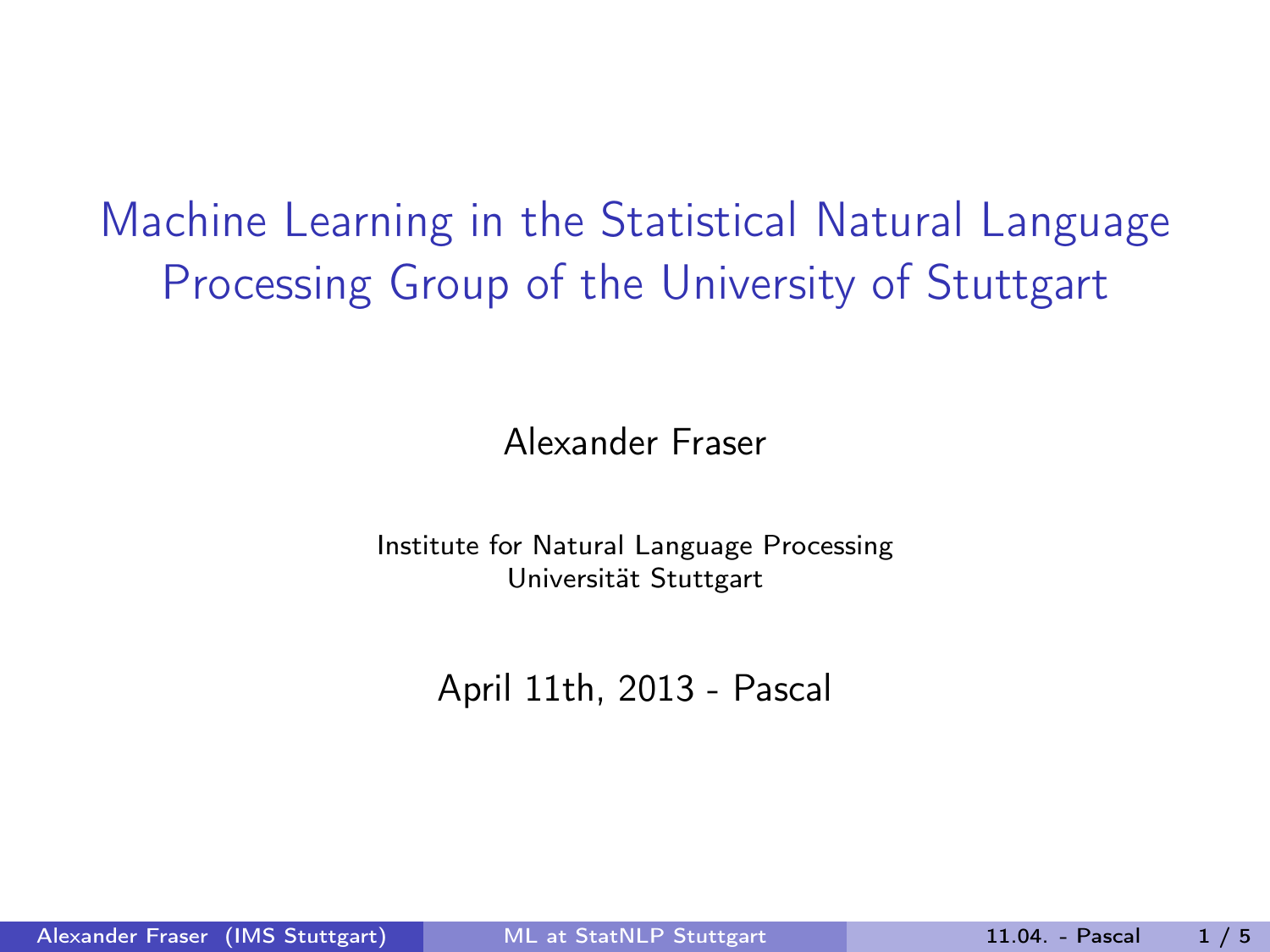Stat NLP group Stuttgart - led by Hinrich Schütze, sub-groups Alexander Fraser (Machine Translation), Helmut Schmid (Parsing).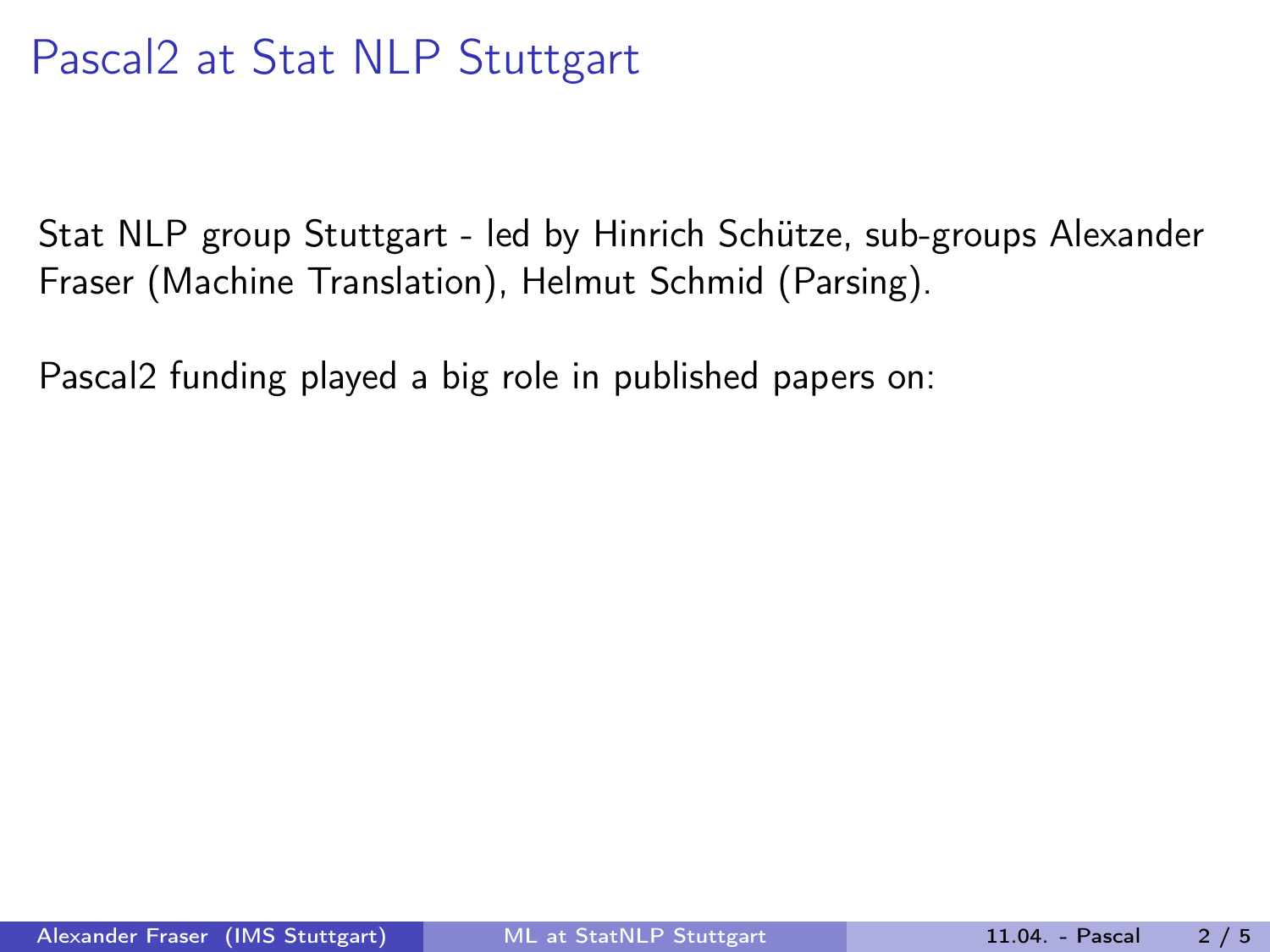Stat NLP group Stuttgart - led by Hinrich Schütze, sub-groups Alexander Fraser (Machine Translation), Helmut Schmid (Parsing).

Pascal2 funding played a big role in published papers on:

**•** discriminative reranking of syntactic parsing (see poster)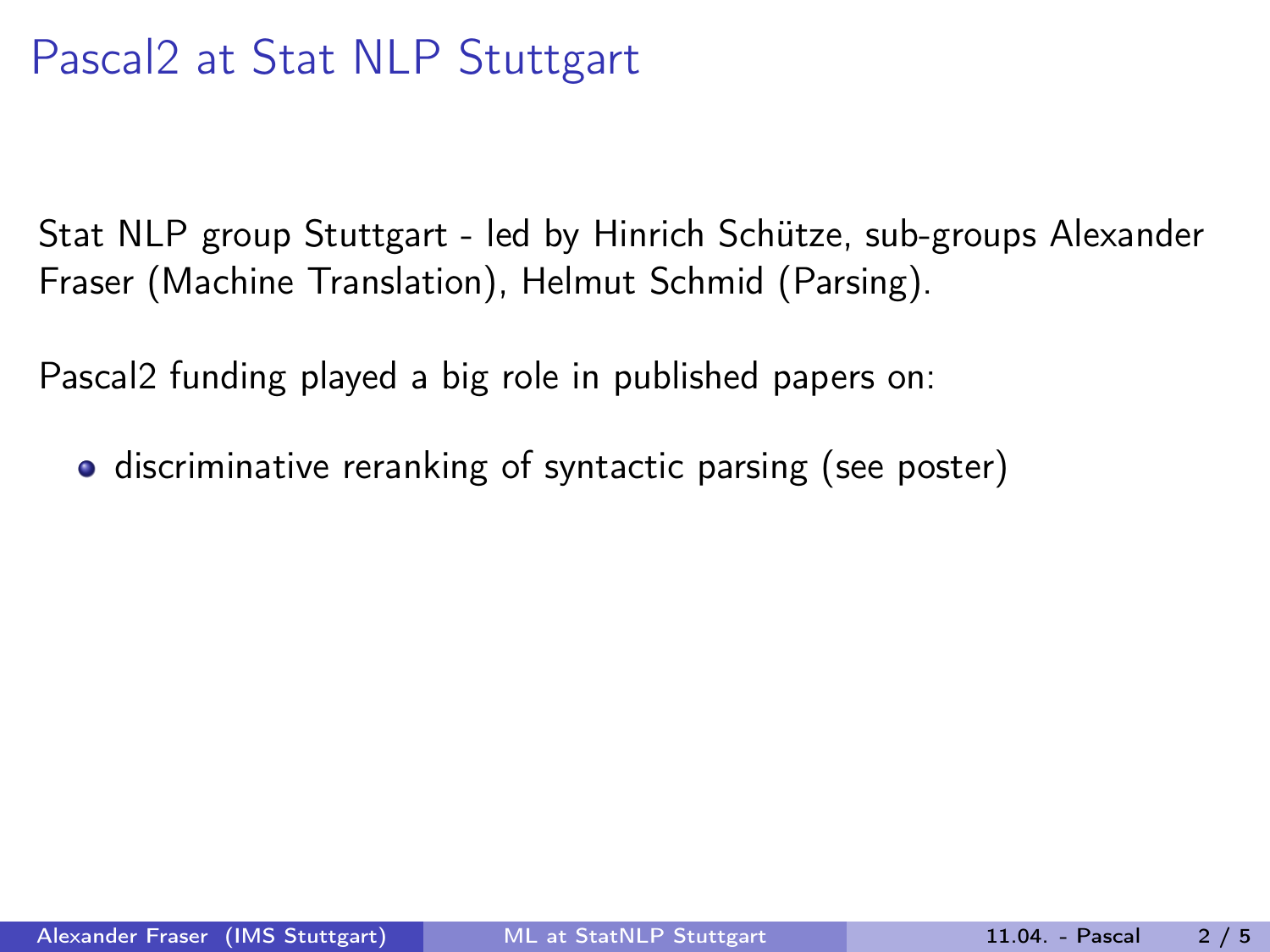Stat NLP group Stuttgart - led by Hinrich Schütze, sub-groups Alexander Fraser (Machine Translation), Helmut Schmid (Parsing).

- **•** discriminative reranking of syntactic parsing (see poster)
- **•** unsupervised and semi-supervised transliteration mining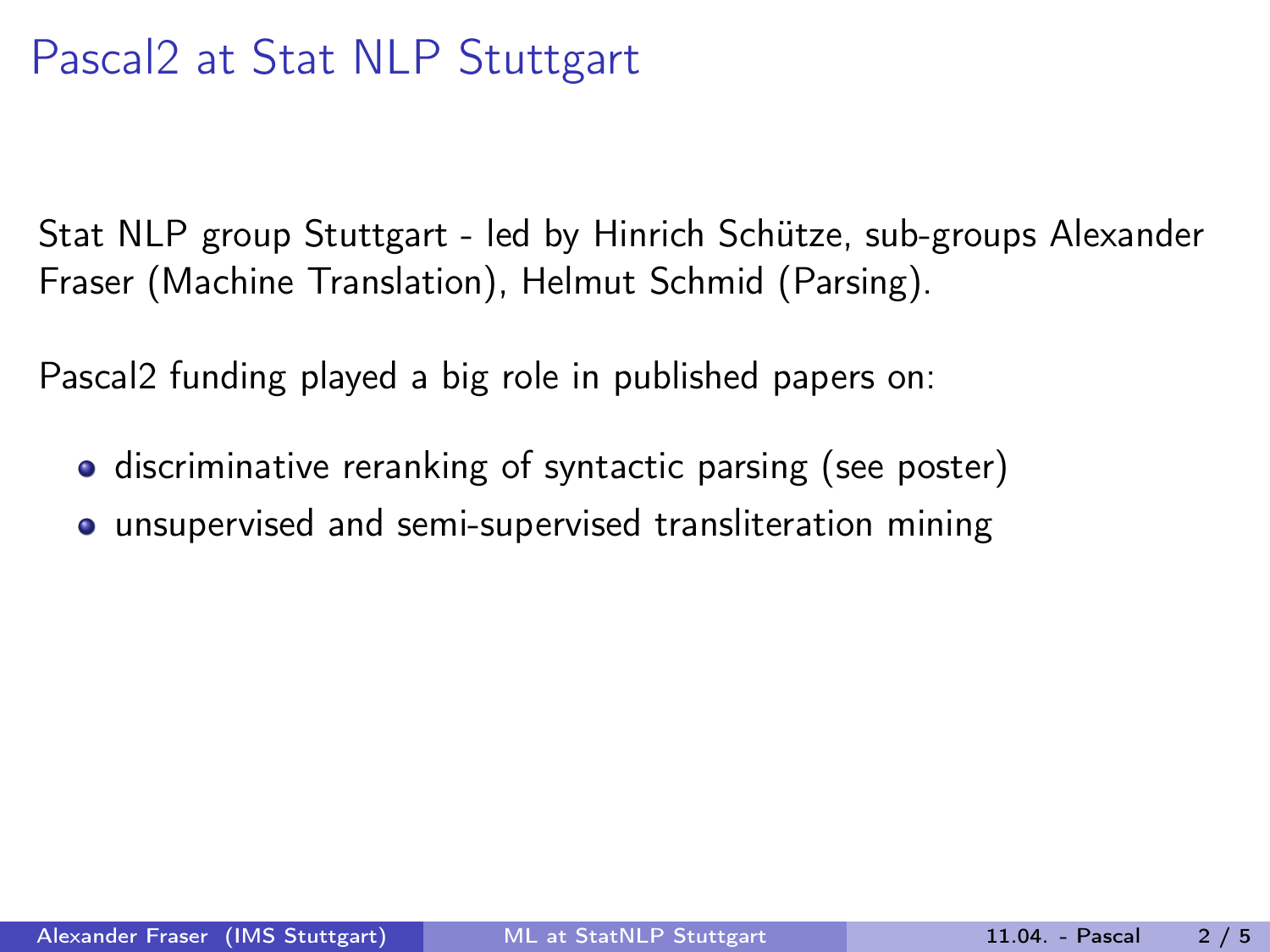Stat NLP group Stuttgart - led by Hinrich Schütze, sub-groups Alexander Fraser (Machine Translation), Helmut Schmid (Parsing).

- **•** discriminative reranking of syntactic parsing (see poster)
- **•** unsupervised and semi-supervised transliteration mining
- new statistical models of translation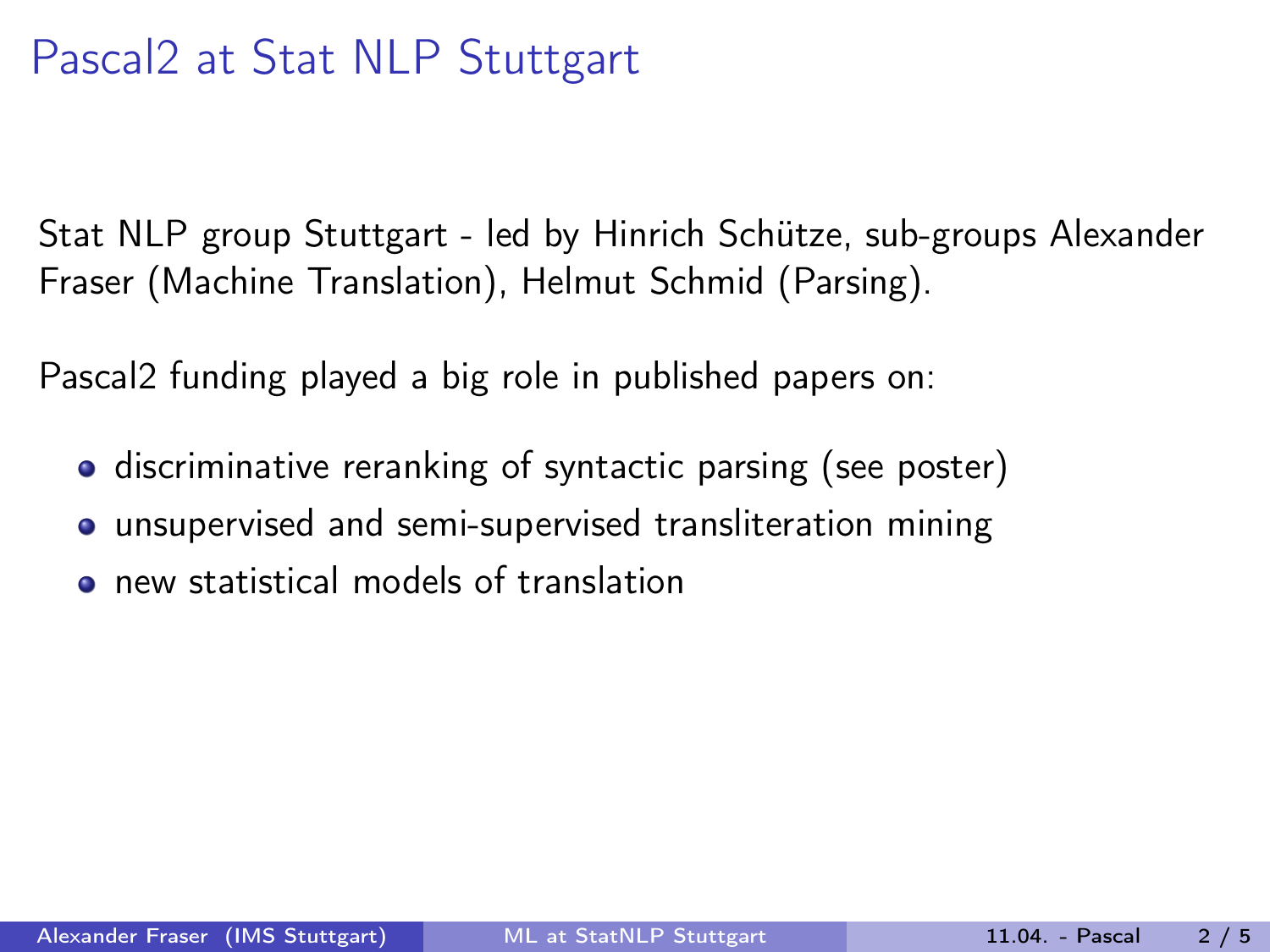Stat NLP group Stuttgart - led by Hinrich Schütze, sub-groups Alexander Fraser (Machine Translation), Helmut Schmid (Parsing).

- **•** discriminative reranking of syntactic parsing (see poster)
- **•** unsupervised and semi-supervised transliteration mining
- new statistical models of translation
- **•** predicting German grammatical features when translating from English to German (see poster)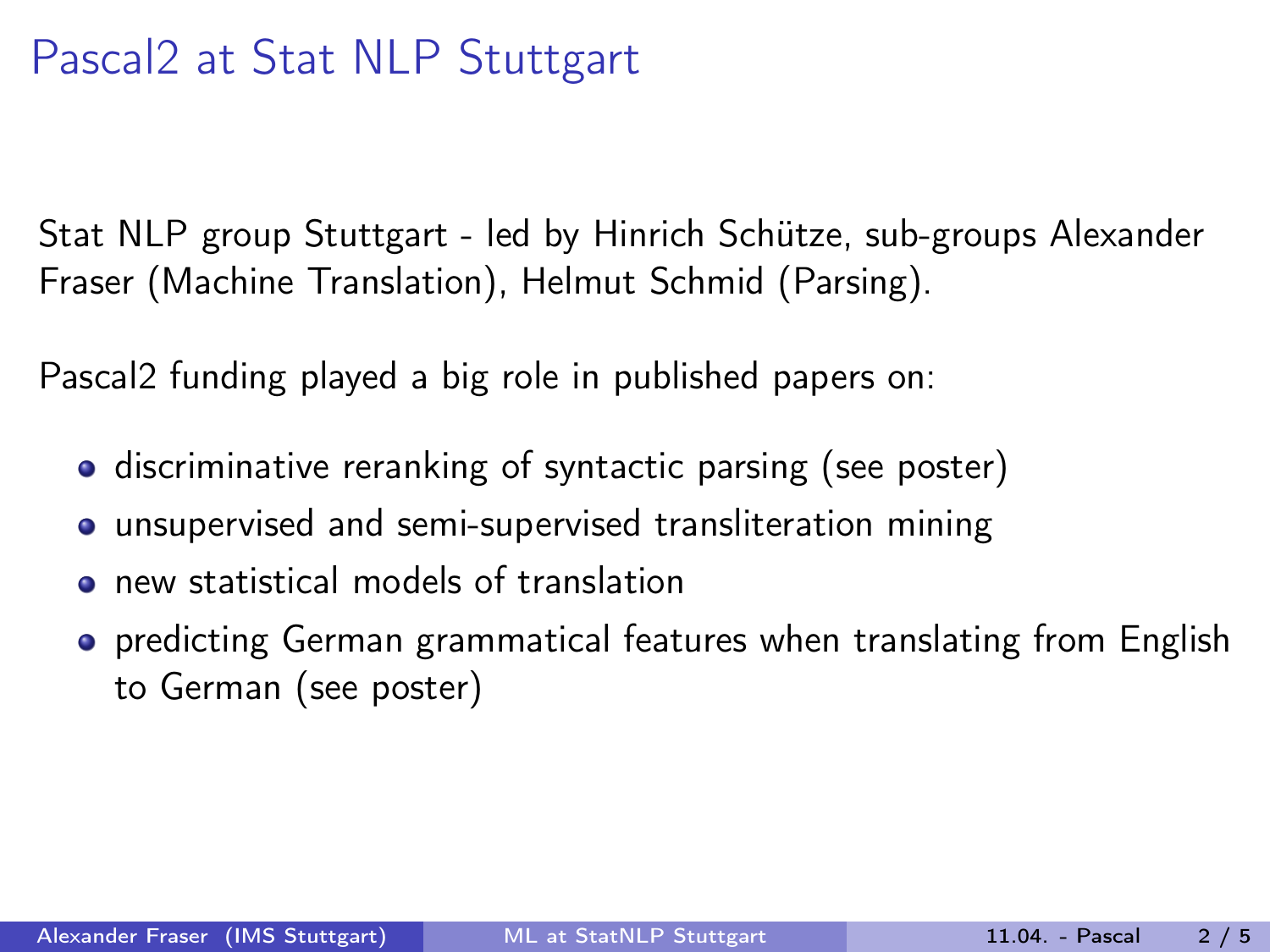# Unsupervised transliteration mining

- Consider a list of word pairs which are either transliterations of each other or non-transliterations
- This can be extracted from Wikipedia Interlanguage Links (balanced classification) or from parallel text (mostly not transliterations)
- Transliteration mining extracts the transliteration pairs from the list of word pairs
- We showed this can be done without any linguistic knowledge and without supervision

| Aamir          | आमिर/aamir | Transliteration<br>mining |       |            |
|----------------|------------|---------------------------|-------|------------|
| Aapne          | आपने/aapne |                           | Aamir | आमिर/aamir |
| <b>Ability</b> | रकम/rakam  |                           | Aapne | आपने/aapne |
| <b>Behave</b>  | करने/karne |                           | Chin  | चिन/chin   |
| Chin           | चिन/chin   |                           |       |            |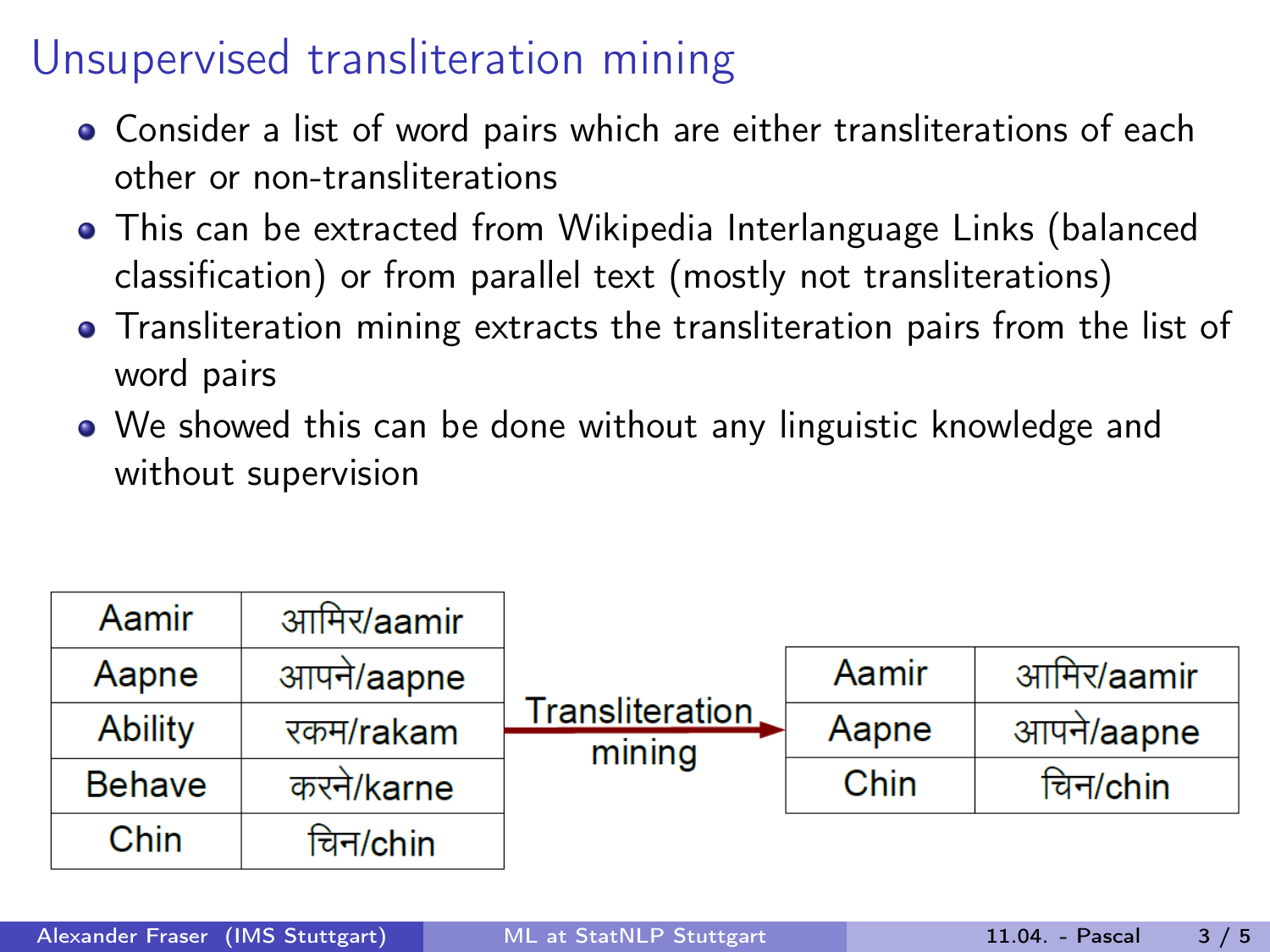#### New translation models

- Long-distance reordering is a difficult problem in translation
- Google Translate (and our previous work) solves this problem using heuristic preprocessing
- We have studied long-distance reordering in two general statistical translation approaches
- Our work on sequence-based translation:
	- $\triangleright$  We have defined markov (n-gram) models over minimal translation units, rather than unigrams over so-called phrase pairs (phrases are memorized groups of consecutive words in two languages)
	- $\triangleright$  Our sequences contain lexically triggered word reordering which can apply over arbitrary distances

Our work on synchronous context-free grammars (SCFGs):

- $\triangleright$  We have studied the ability of SCFGs to capture the reorderings required to translate German to English
- $\triangleright$  We have determined how to model these reorderings in a principled way during inference